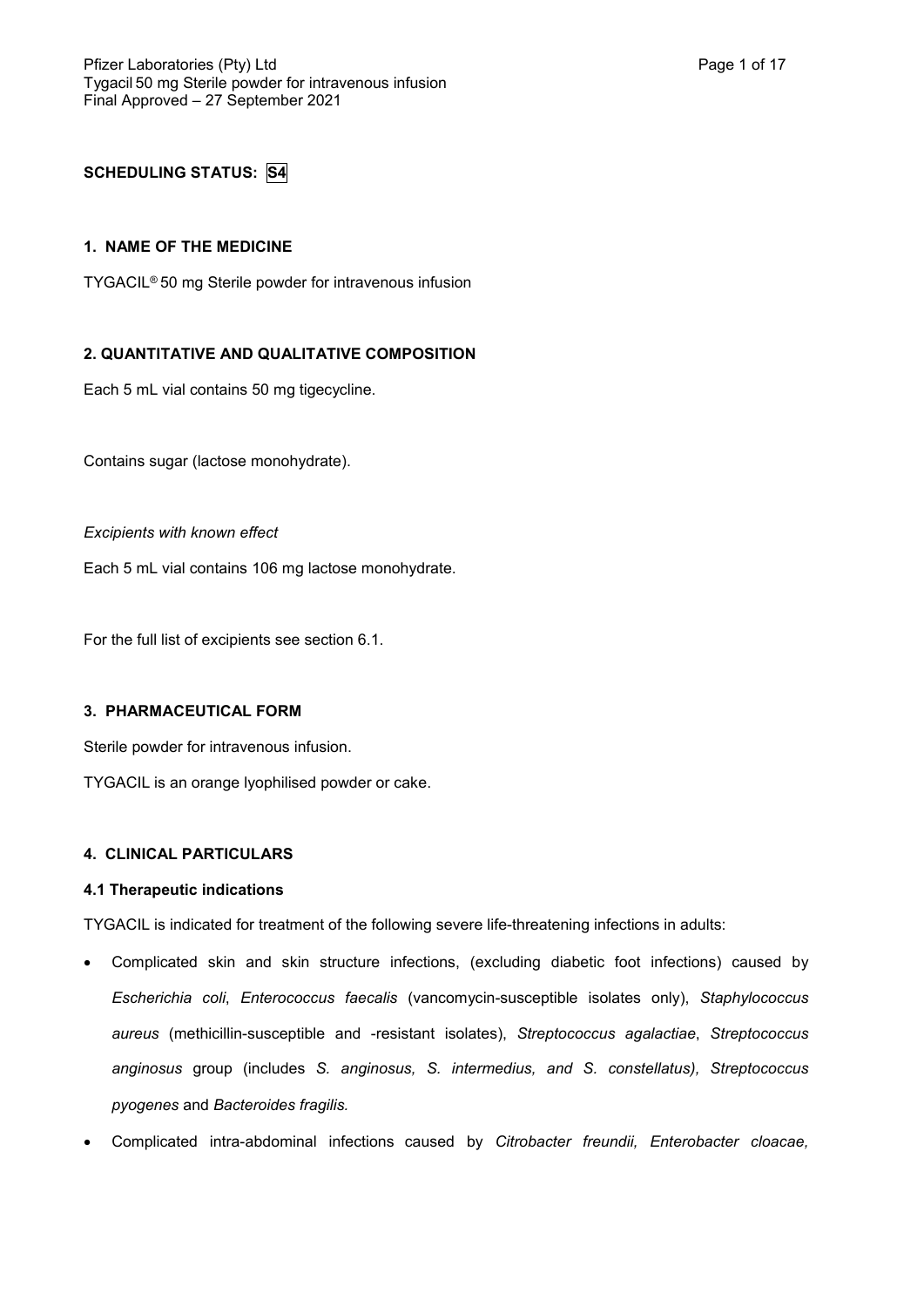#### Pfizer Laboratories (Pty) Ltd **Page 2 of 17** and Page 2 of 17 Tygacil 50 mg Sterile powder for intravenous infusion Final Approved – 27 September 2021

*Escherischia coli, Klebsiella oxytoca, Klebsiella pneumoniae, Enterococcus faecalis* (vancomycinsusceptible isolates only), *Staphylococcus aureus* (methicillin-susceptible isolates only), *Streptococcus anginosus* group *(*includes *S. anginosus, S. intermedius,* and *S. constellatus), Bacteroides fragilis, Bacteroides thetaiotaomicron, Bacteroides uniformis, Bacteroides vulgatus, Clostridium perfringens,* and *Peptostreptococcus micros*.

#### **4.2 Posology and method of administration**

#### **Posology**

The recommended dosage regimen for TYGACIL is an initial dose of 100 mg, followed by 50 mg every 12 hours. Intravenous (IV) infusions of TYGACIL should be administered over approximately 30 to 60 minutes every 12 hours.

The recommended duration of treatment with TYGACIL for complicated skin and skin structure infections or for complicated intra-abdominal infections is 5 to 14 days. The duration of therapy should be guided by the severity and site of the infection and the patient's clinical and bacteriological progress.

## **Special populations**

#### *Use in patients with renal impairment*

No dosage adjustment of TYGACIL is necessary in patients with renal impairment or in patients undergoing haemodialysis (see section 5.2, Pharmacokinetic properties, *Special populations, Renal insufficiency*).

#### *Use in patients with hepatic impairment*

No dosage adjustment is necessary in patients with mild to moderate hepatic impairment (Child Pugh A and Child Pugh B). Based on the pharmacokinetic profile of TYGACIL in patients with severe hepatic impairment (Child Pugh C), the dose of TYGACIL should be altered to 100 mg followed by 25 mg every 12 hours. Patients with severe hepatic impairment (Child Pugh C) should be treated with caution and monitored for treatment response (see section 5.2, Pharmacokinetic properties, *Special populations, Hepatic insufficiency*).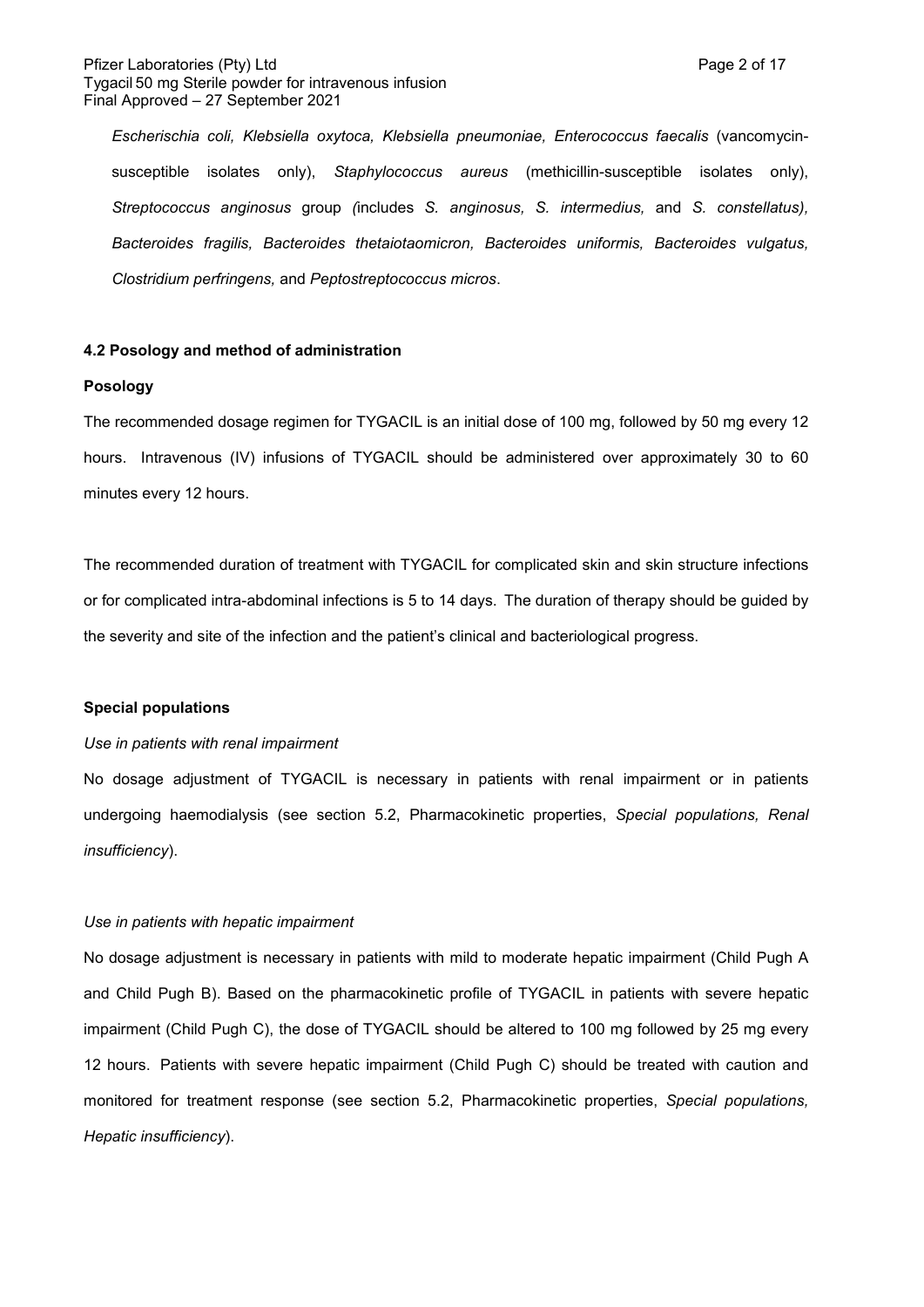## *Elderly population*

No dosage adjustment is necessary in elderly patients (see section 4.4, *Use in the elderly*).

## **Paediatric population**

Clinical trials to establish the safety and effectiveness of TYGACIL in patients under 18 years of age have not been conducted. Therefore, use in patients under 18 years of age is not recommended (see section 4.4).

# **Method of administration**

Intravenous infusion.

## **4.3 Contraindications**

TYGACIL is contraindicated for use

- in patients who have known hypersensitivity to tigecycline or to any of the excipients of TYGACIL (listed in section 6.1)
- Pregnancy and lactation

## **4.4 Special warnings and precautions for use**

An increase in all-cause mortality has been observed across Phase 3 and 4 clinical trials in TYGACIL treated patients versus comparator-treated patients. In a pooled analysis of 13 Phase 3 and 4 trials that included a comparator, death occurred in 4,0 % (150/3788) of patients receiving TYGACIL and 3,0 % (110/3646) of patients receiving comparator medicines resulting in an unadjusted risk difference of 0,9 % (95 % CI 0,1; 1,8). In a pooled analysis of these trials, based on a random effects model by trial weight, an adjusted risk difference of all-cause mortality was 0,6 % (95 % CI 0,1; 1,2) between TYGACIL and comparator-treated patients. The cause of this increase has not been established. This increase in allcause mortality should be considered when selecting among treatment options.

TYGACIL should not be used in hospital associated pneumonia (HAP) or ventilator associated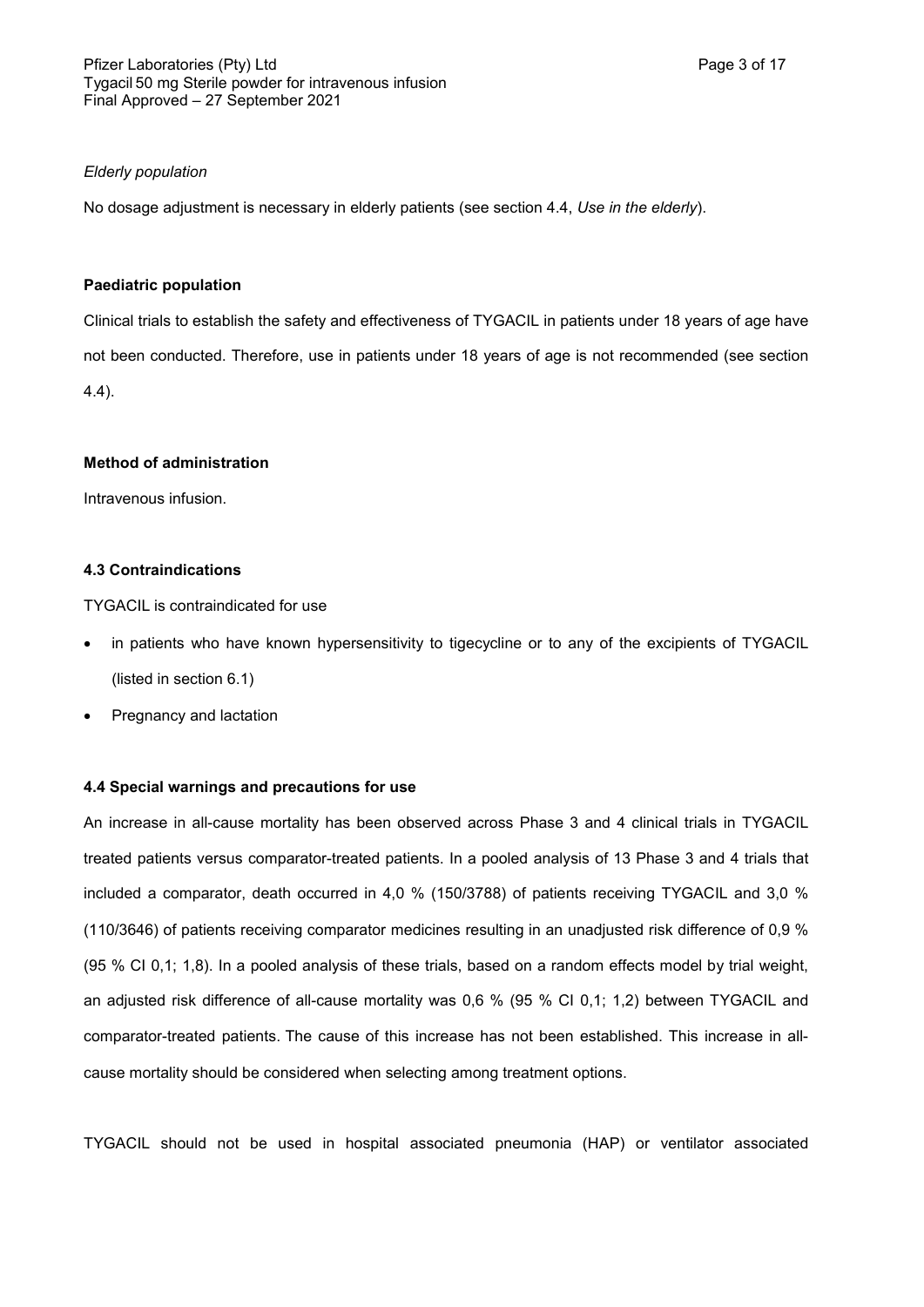#### Pfizer Laboratories (Pty) Ltd **Page 4 of 17** and Page 4 of 17 Tygacil 50 mg Sterile powder for intravenous infusion Final Approved – 27 September 2021

pneumonia (VAP). The safety and efficacy of TYGACIL in patients with hospital acquired pneumonia (HAP) have not been established. In a study of patients with hospital acquired pneumonia, patients were randomised to receive TYGACIL (100 mg initially, then 50 mg every 12 hours) or a comparator. In addition, patients were allowed to receive specified adjunctive therapies. The sub-group of patients with ventilator-associated pneumonia (VAP) who received TYGACIL had lower cure rates (47,9 % versus 70,1 % for the clinically evaluable population) and higher mortality (25/131 [19,1 %] versus 15/122 [12,3 %]) than the comparator. Of those patients with ventilator-associated pneumonia and bacteraemia at baseline, those who received TYGACIL had greater mortality (9/18 [50,0 %] versus 1/13 [7,7 %]) than the comparator. Of those patients with ventilator-associated pneumonia and bacteraemia at baseline, those who received TYGACIL had greater mortality (9/18 [50,0 %] versus 1/13 [7,7 %]) than the comparator.

Anaphylaxis/anaphylactoid reactions have been reported with nearly all antibacterial medicines, including TYGACIL, and may be life-threatening**.** 

TYGACIL is structurally similar to tetracycline class antibiotics. Therefore, TYGACIL should be administered with caution in patients with known hypersensitivity to tetracycline class antibiotics.

Results of studies in rats with TYGACIL have shown bone discolouration. TYGACIL may be associated with permanent tooth discolouration in humans during tooth development.

Pseudomembranous colitis has been reported with TYGACIL. Therefore, it is important to consider this diagnosis in patients who present with diarrhoea subsequent to the administration of TYGACIL.

Caution should be exercised when considering TYGACIL monotherapy in patients with complicated intraabdominal infections (cIAI) secondary to clinically apparent intestinal perforation. In Phase 3 and 4 cIAI studies (n=2775), 140/1382 TYGACIL-treated patients and 142/1393 comparator-treated patients presented with intestinal perforations. Of these patients, 8/140 patients treated with TYGACIL and 8/142 patients treated with comparator developed sepsis/septic shock. The relationship of this outcome to treatment cannot be established.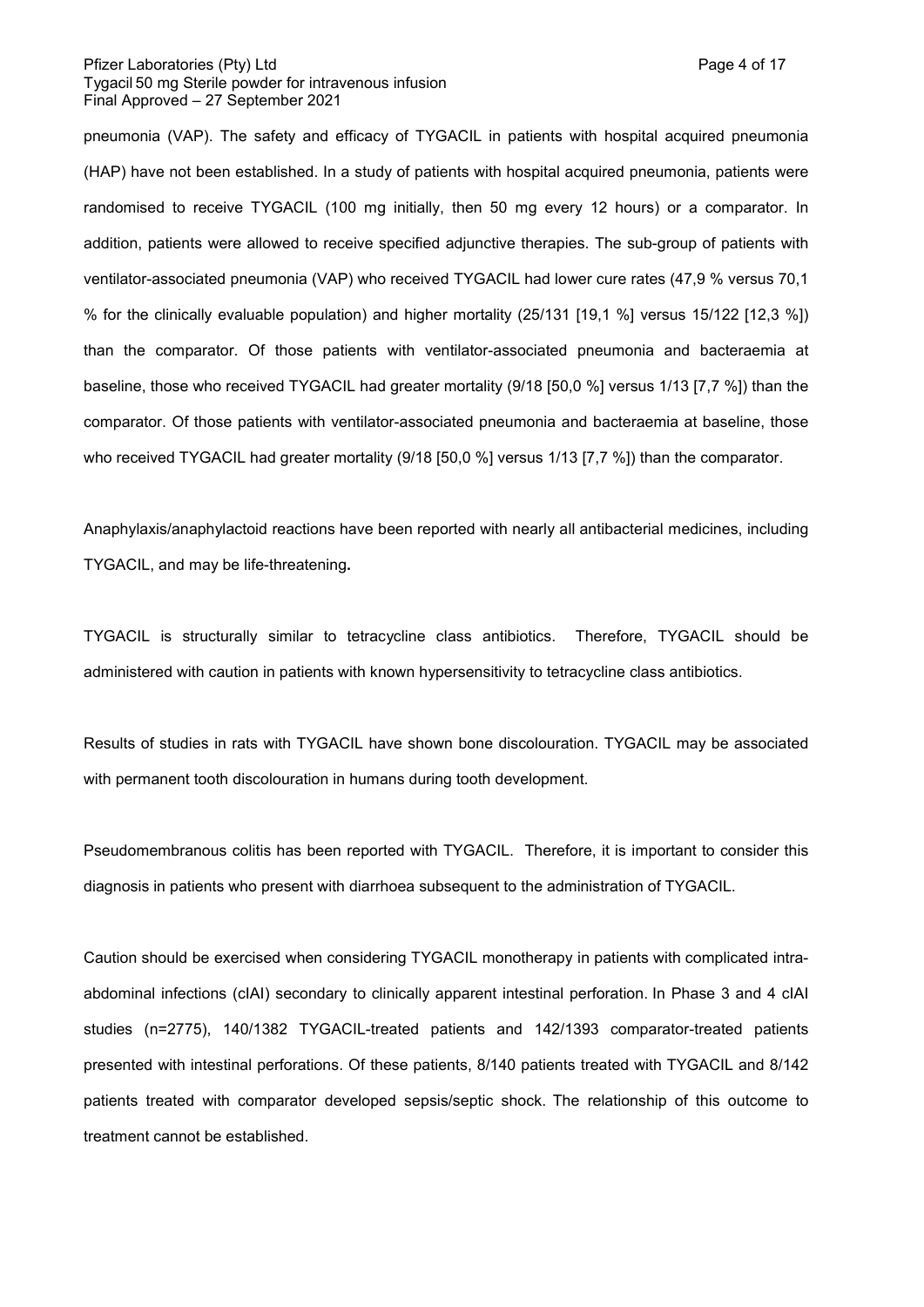Isolated cases of significant hepatic dysfunction and hepatic failure have been reported in patients being treated with TYGACIL.

TYGACIL is structurally similar to tetracycline class antibiotics and may have similar adverse effects. Such effects may include photosensitivity, pseudotumour cerebri, and anti-anabolic action (which has led to increased BUN, uraemia, acidosis, and hyperphosphataemia). Pancreatitis has been reported with the use of TYGACIL.

Acute pancreatitis, which can be fatal, has occurred in association with TYGACIL treatment. The diagnosis of acute pancreatitis should be considered in patients taking TYGACIL who develop clinical symptoms, signs, or laboratory abnormalities suggestive of acute pancreatitis. Cases have been reported in patients without known risk factors for pancreatitis. Patients usually improved after TYGACIL discontinuation. Cessation of the treatment with TYGACIL in cases suspected of having developed pancreatitis is advised.

#### *Coagulopathy*

TYGACIL may prolong both prothrombin time (PT) and activated partial thromboplastin time (aPTT). Additionally, hypofibrinogenaemia has been reported with the use of TYGACIL. Therefore, blood coagulation parameters such as PT or other suitable anticoagulation test, including blood fibrinogen, should be monitored prior to treatment initiation with TYGACIL and regularly while on treatment. Special care is recommended in seriously ill patients and in patients also using anticoagulants (see section 4.5).

Use of TYGACIL may result in overgrowth of non-susceptible organisms, including fungi. Patients should be carefully monitored during therapy. If superinfection, including *clostridium difficile* colitis occurs, appropriate measures should be taken.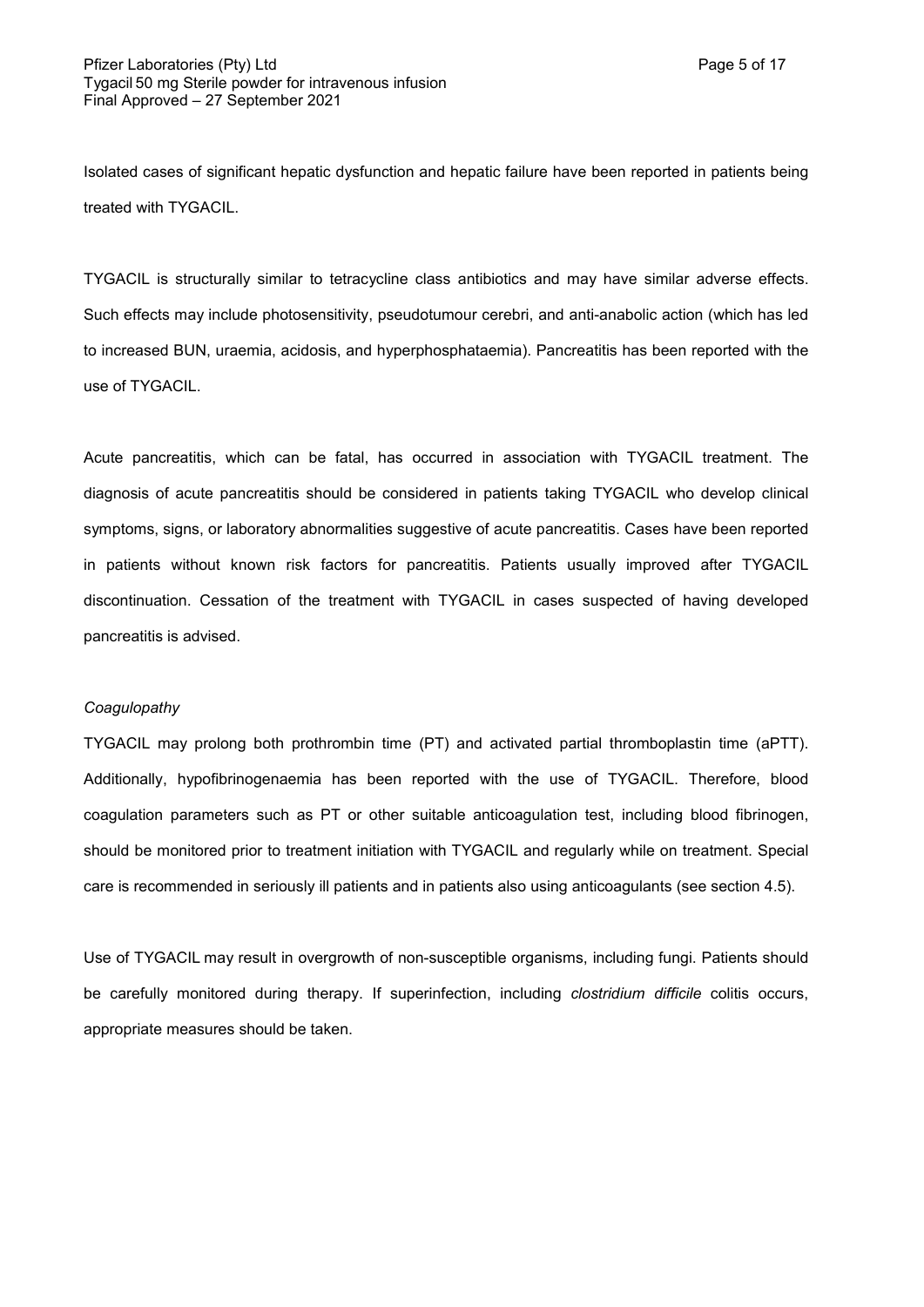#### Pfizer Laboratories (Pty) Ltd **Page 6 of 17** and Page 6 of 17 Tygacil 50 mg Sterile powder for intravenous infusion Final Approved – 27 September 2021

#### *Paediatric use*

Clinical trials to establish the safety and effectiveness of TYGACIL in patients under 18 years of age have not been conducted. Therefore, use in patients under 18 years of age is not recommended.

#### *Use in the elderly*

In a pooled analysis of 3900 subjects who received TYGACIL in Phase 3 and 4 clinical studies, 1026 were 65 years and over. Of these 419 were 75 years and over. No unexpected overall differences in safety or effectiveness were observed between these subjects and younger subjects No dosage adjustment is necessary in elderly patients.

#### *Excipient information*

This medicine contains less than 1 mmol sodium (23 mg) per 5mL of suspension, that is to say essentially 'sodium-free'.

# **4.5 Interaction with other medicines and other forms of interaction**

TYGACIL (100 mg followed by 50 mg every 12 hours) and digoxin (0,5 mg followed by 0,25 mg every 24 hours) were co-administered to healthy subjects in a drug interaction study. TYGACIL slightly decreased the C<sub>max</sub> of digoxin by 13 % but did not affect the AUC or clearance of digoxin. This small change in C<sub>max</sub> did not affect the steady state pharmacodynamic effects of digoxin as measured by changes in ECG intervals. In addition, digoxin did not affect the pharmacokinetic profile of TYGACIL. Therefore, no dosage adjustment is necessary when TYGACIL is administered with digoxin.

Concomitant administration of TYGACIL (100 mg followed by 50 mg every 12 hours) and warfarin (25 mg single dose) to healthy subjects resulted in a decrease in clearance of R-warfarin and S-warfarin by 40 % and 23 %, and an increase in AUC by 68 % and 29 %, respectively. TYGACIL did not significantly alter the effects of warfarin on increased international normalised ratio (INR). In addition, warfarin did not affect the pharmacokinetic profile of TYGACIL. However, prothrombin time or other suitable anticoagulation test should be monitored if TYGACIL is administered with warfarin.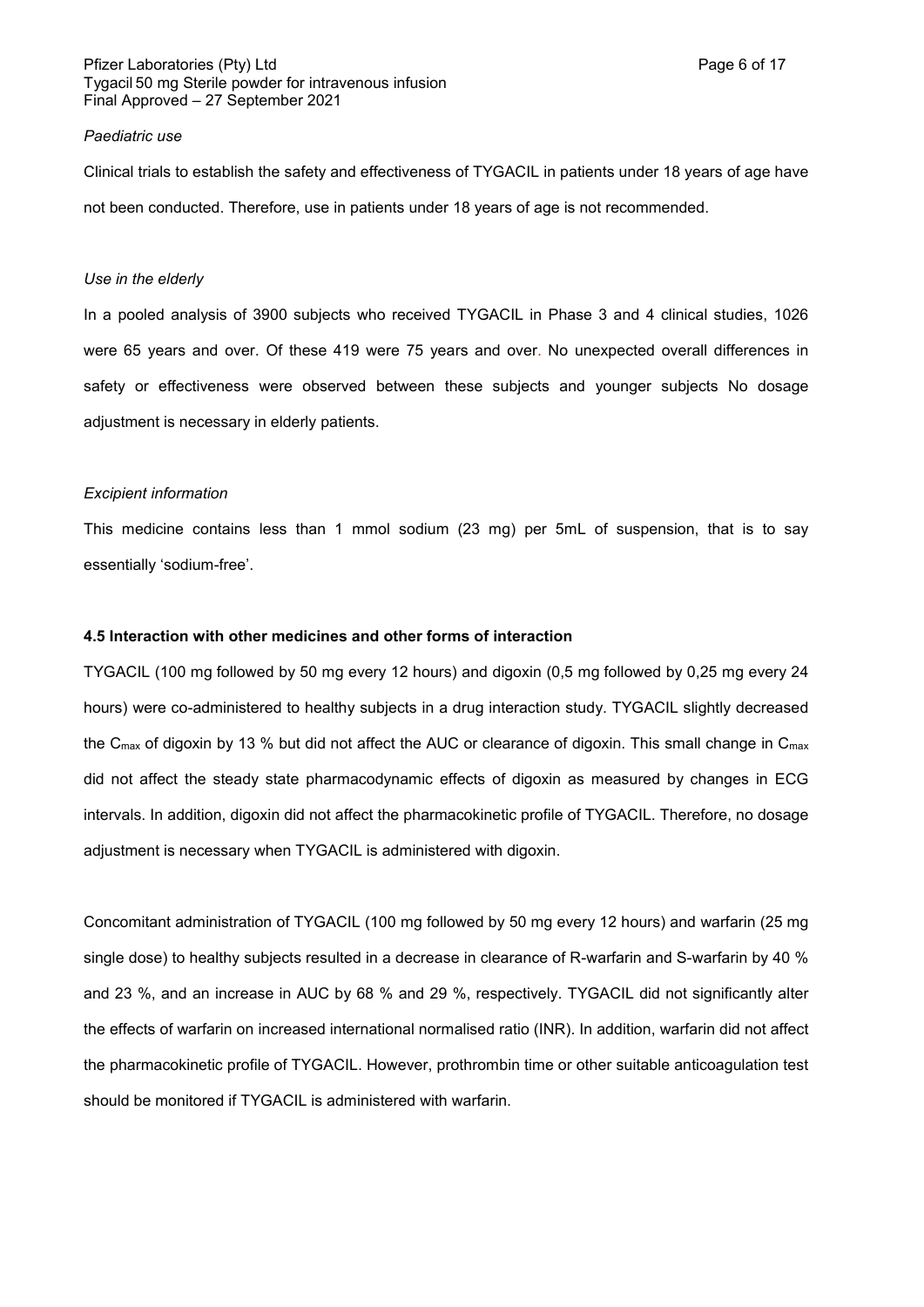#### Pfizer Laboratories (Pty) Ltd **Page 7 of 17** and Page 7 of 17 Tygacil 50 mg Sterile powder for intravenous infusion Final Approved – 27 September 2021

*In vitro* studies in human liver microsomes indicate that TYGACIL does not inhibit metabolism mediated by any of the following 6 cytochrome CYP450 isoforms: 1A2, 2C8, 2C9, 2C19, 2D6, and 3A4. Therefore, TYGACIL is not expected to alter the metabolism of medicines metabolised by these enzymes. In addition, because TYGACIL is not extensively metabolised, clearance of TYGACIL is not expected to be affected by medicines that inhibit or induce the activity of these CYP450 isoforms.

*In vitro* studies using Caco-2 cells indicate that TYGACIL does not inhibit digoxin flux, suggesting that TYGACIL is not a P-glycoprotein (P-gp) inhibitor. This *in vitro* information is consistent with the lack of effect of TYGACIL on digoxin clearance noted in the *in vivo* drug interaction study described above.

TYGACIL is a substrate of P-gp based on an *in vitro* study using a cell line overexpressing P-gp. The potential contribution of P-gp-mediated transport to the *in vivo* disposition of TYGACIL is not known. Coadministration of P-gp inhibitors (e.g., ketoconazole or ciclosporine) or P-gp inducers (e.g., rifampicin) could affect the pharmacokinetics of TYGACIL.

Concurrent use of antibiotics with oral contraceptives may render oral contraceptives less effective.

Concomitant use of TYGACIL and calcineurin inhibitors such as tacrolimus or ciclosporin may lead to an increase in serum trough concentrations of the calcineurin inhibitors. Therefore, serum concentrations of the calcineurin inhibitor should be monitored during treatment with TYGACIL to avoid medicine toxicity.

#### *Interference with laboratory and other diagnostic tests*

There are no reported drug-laboratory test interactions.

#### **4.6 Fertility, pregnancy and lactation**

#### **Pregnancy**

TYGACIL may cause foetal harm when administered to a pregnant woman. Results of animal studies indicate that TYGACIL crosses the placenta and is found in foetal tissues.

There are no adequate and well-controlled studies of TYGACIL in pregnant women. TYGACIL should not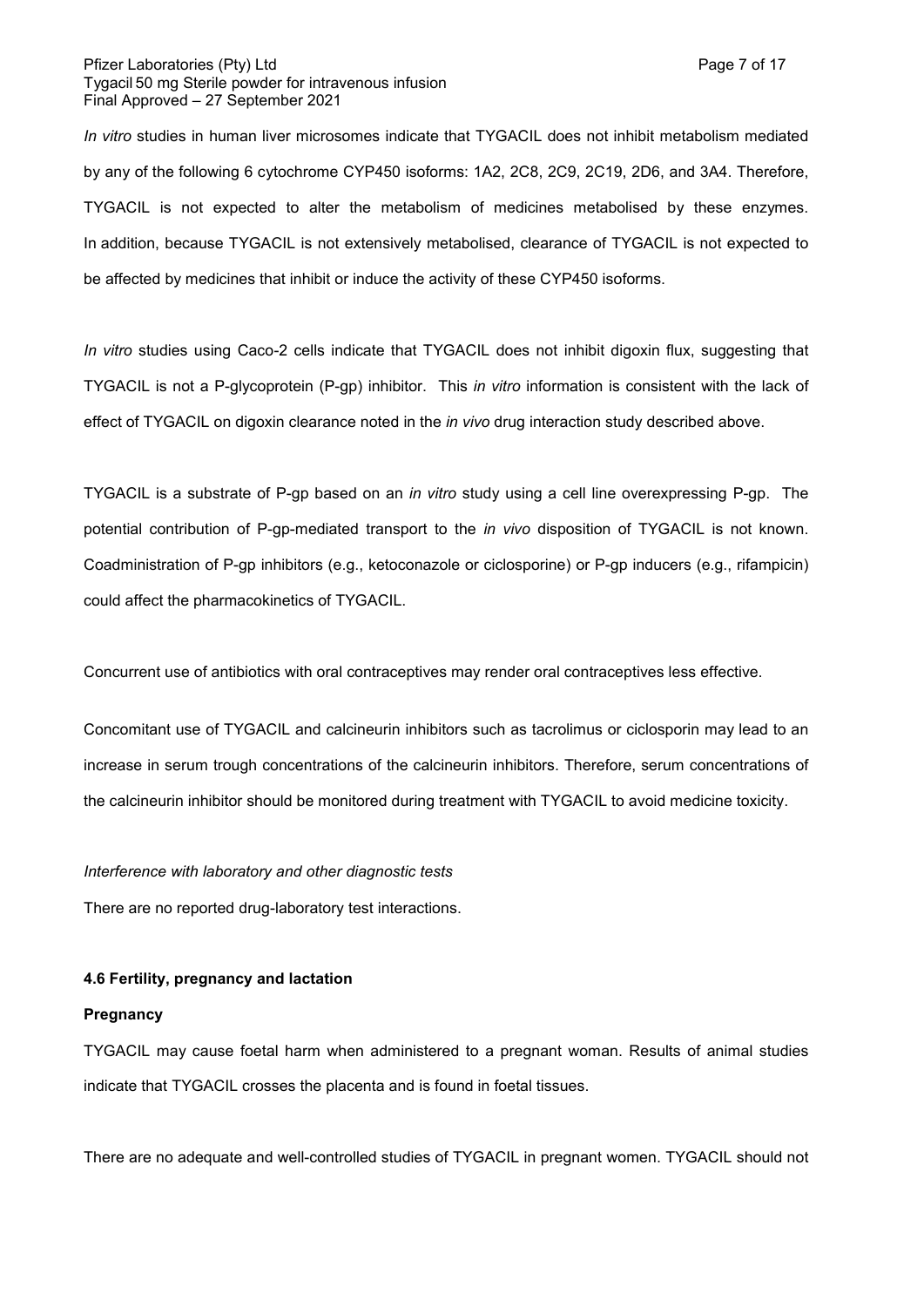be used during pregnancy.

#### **Breastfeeding**

Results from animal studies using <sup>14</sup>C-labeled TYGACIL indicate that TYGACIL is excreted readily via the milk of lactating rats. It is not known whether this medicine is excreted in human milk. Therefore, TYGACIL should not be used during breastfeeding.

#### **4.7 Effects on ability to drive and use machines**

Dizziness may occur and this may have an effect on driving and use of machines (see section 4.8).

# **4.8 Undesirable effects**

#### *Tabulated summary of adverse reactions*

Expected frequency of adverse reactions is presented in CIOMS frequency categories: Very common (≥ 1/10); common (≥ 1/100 to < 1/10); uncommon (≥ 1/1 000 to < 1/100); rare (≥ 1/10 000 to < 1/1 000); very rare (< 1/10 000).

| System organ class         | <b>Frequency</b> | <b>Adverse reaction</b>                        |  |
|----------------------------|------------------|------------------------------------------------|--|
|                            |                  |                                                |  |
|                            |                  |                                                |  |
| Blood and lymphatic system | Common           | Prolonged activated partial thromboplastin     |  |
| disorders                  |                  | time (aPTT), prolonged prothrombin time (PT),  |  |
|                            |                  | thrombocytopenia                               |  |
|                            | Uncommon         | Increased international normalised ratio (INR) |  |
|                            | Rare             | Hypofibrinogenaemia                            |  |
| Immune system disorders    | Frequency        | Anaphylaxis / anaphylactoid reactions          |  |
|                            | undetermined     |                                                |  |
| Metabolism and nutrition   | Common           | Hypoproteinaemia, hypoglycaemia                |  |
| disorders                  |                  |                                                |  |
|                            |                  |                                                |  |
| Nervous system disorders   | Common           | <b>Dizziness</b>                               |  |

*For patients who received TYGACIL, the following adverse reactions were reported:*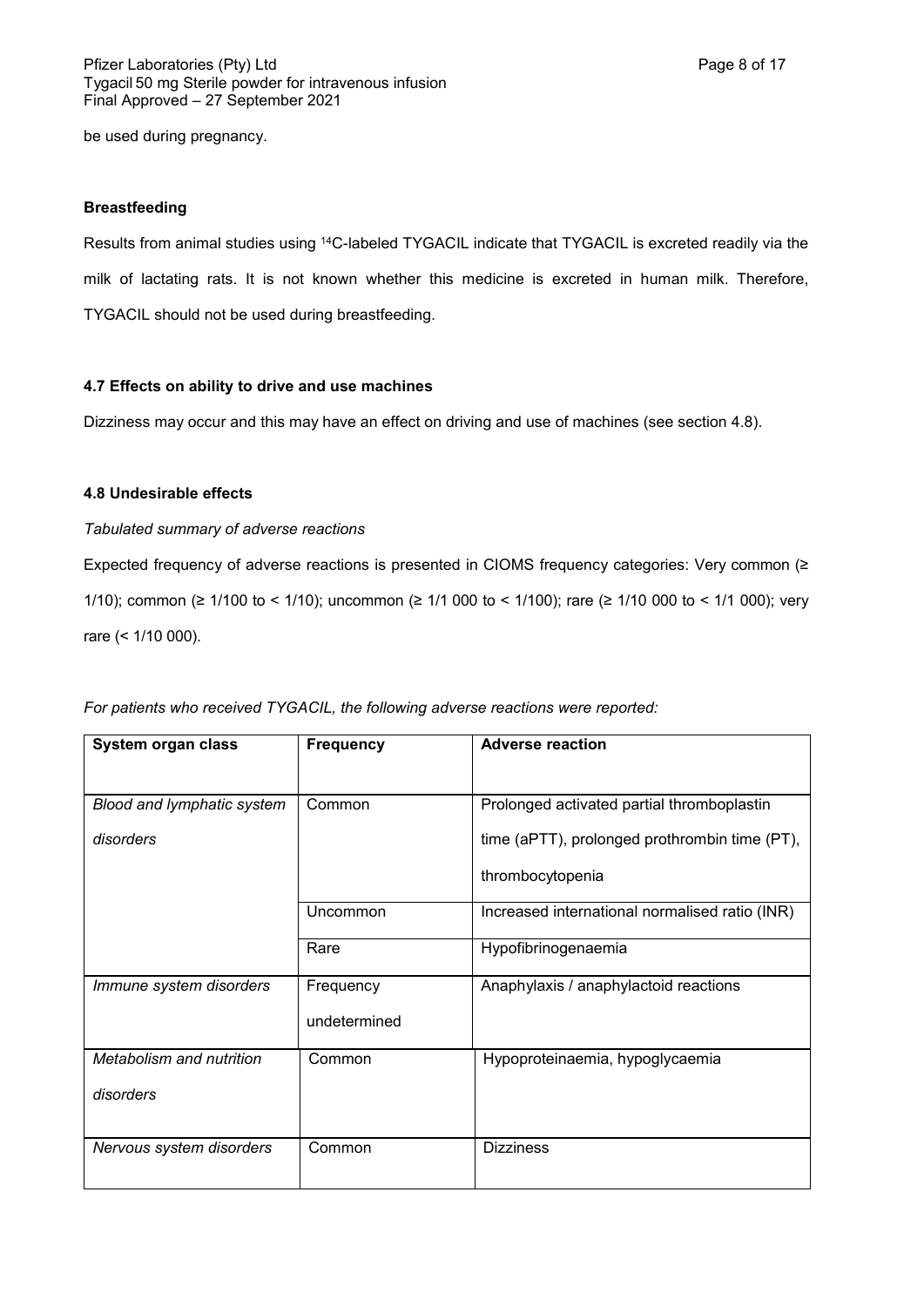| Vascular disorders                                                                                 | Common       | Phlebitis                                         |  |  |
|----------------------------------------------------------------------------------------------------|--------------|---------------------------------------------------|--|--|
|                                                                                                    | Uncommon     | Thrombophlebitis                                  |  |  |
| Respiratory, thoracic and                                                                          | Common       | Pneumonia                                         |  |  |
| mediastinal disorders                                                                              |              |                                                   |  |  |
| Gastrointestinal disorders                                                                         | Very common  | Nausea, vomiting, diarrhoea                       |  |  |
|                                                                                                    | Common       | Anorexia, abdominal pain, dyspepsia               |  |  |
|                                                                                                    | Uncommon     | Acute pancreatitis                                |  |  |
| Hepato-biliary disorders                                                                           | Common       | Elevated aspartate aminotransferase (AST) in      |  |  |
|                                                                                                    |              | serum, elevated alanine aminotransferase          |  |  |
|                                                                                                    |              | (ALT) in serum*, hyperbilirubinaemia              |  |  |
|                                                                                                    | Uncommon     | Jaundice                                          |  |  |
|                                                                                                    | Frequency    | Hepatic cholestasis                               |  |  |
|                                                                                                    | Undetermined |                                                   |  |  |
| Skin and subcutaneous                                                                              | Common       | Pruritus, rash                                    |  |  |
| tissue disorders                                                                                   | Frequency    | Severe skin reactions, including Stevens-         |  |  |
|                                                                                                    | undetermined | Johnson Syndrome                                  |  |  |
| General disorders and                                                                              | Common       | Headache, impaired healing, injection site        |  |  |
| administration site                                                                                |              | reaction                                          |  |  |
| conditions                                                                                         | Uncommon     | Injection site inflammation, injection site pain, |  |  |
|                                                                                                    |              | injection site oedema, injection site phlebitis   |  |  |
| <b>Investigations</b>                                                                              | Common       | Elevated amylase in serum, increased blood        |  |  |
|                                                                                                    |              | urea nitrogen (BUN)                               |  |  |
| * AST and ALT abnormalities in TYGACIL treated patients were reported more frequently in the post  |              |                                                   |  |  |
| therapy period than in those in comparator-treated patients, which occurred more often on therapy. |              |                                                   |  |  |

In a pooled analysis of all 13 Phase 3 and 4 trials that included a comparator, death occurred in 4,0 % (150/3788) of patients receiving TYGACIL and 3,0 % (110/3646) of subjects receiving comparator medicines. In a pooled analysis of these trials, the risk difference of all-cause mortality was 0,9 % (95 % CI 0,1; 1,8) between TYGACIL and comparator-treated subjects. In a pooled analysis of these trials,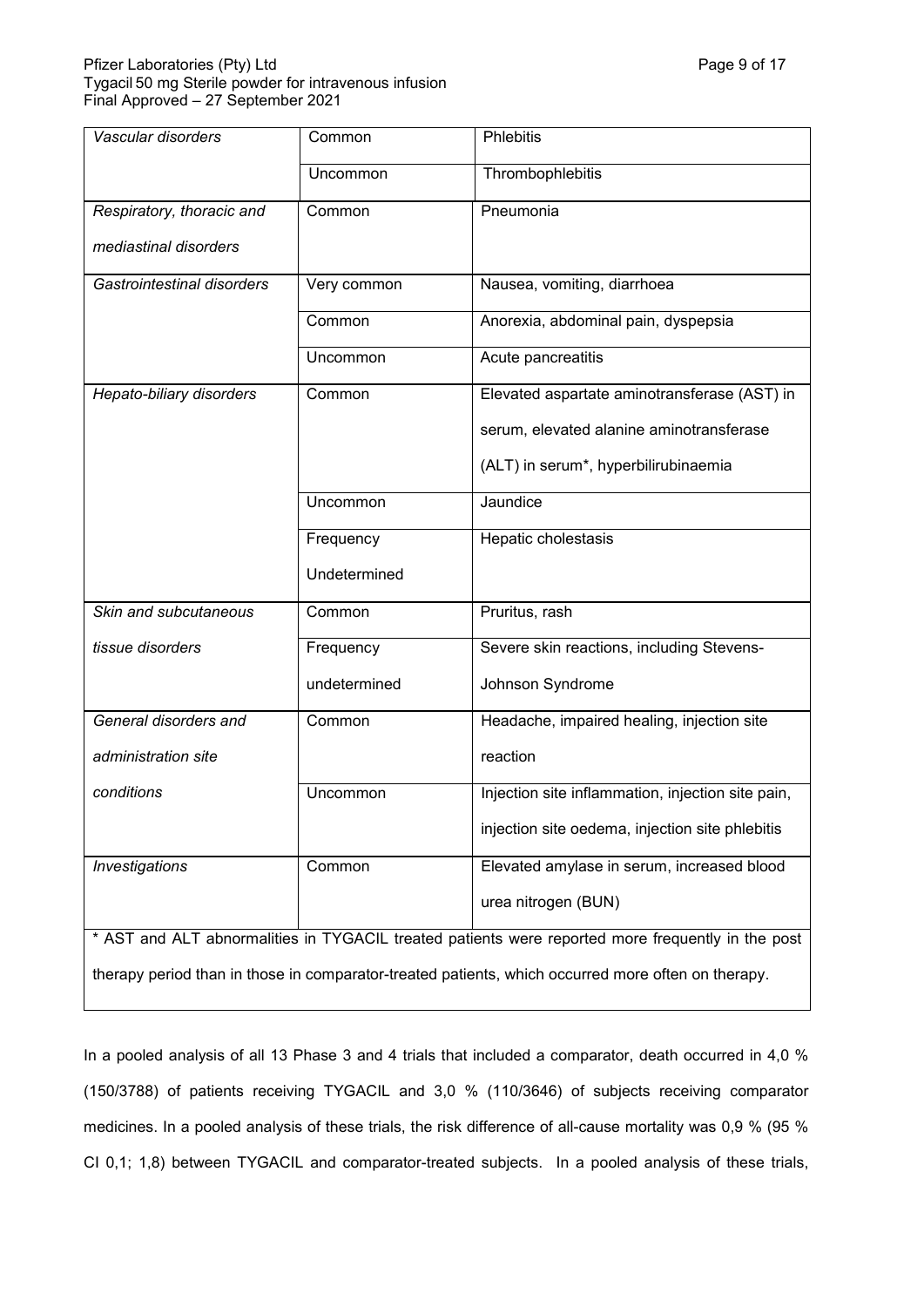#### Pfizer Laboratories (Pty) Ltd **Page 10 of 17** and Page 10 of 17 Tygacil 50 mg Sterile powder for intravenous infusion Final Approved – 27 September 2021

based on a random effects model by trial weight, an adjusted risk difference of all-cause mortality was 0,6 % (95 % CI 0,1; 1,2) between TYGACIL-treated and comparator-treated subjects. No significant differences were observed between TYGACIL and comparators within each infection type. The cause of the imbalance has not been established. Generally, deaths were the result of worsening infection, or complications of infection or underlying co-morbidities.

The most common treatment-emergent adverse reactions, in patients treated with TYGACIL were nausea 29,9 % [19,3 % mild; 9,2 % moderate; 1,4 % severe] and vomiting 19,9 % [12,1 % mild; 6,8 % moderate; 1,1 % severe]. In general, nausea or vomiting occurred early (days 1 - 2).

Discontinuation from TYGACIL was most frequently associated with nausea (1,6 %) and vomiting (1,3 %).

## *Reporting of suspected adverse reactions*

Reporting suspected adverse reactions after authorisation of the medicine is important. It allows continued monitoring of the benefit/risk balance of the medicine. Health care providers are asked to report any suspected adverse reactions to SAHPRA via the "**6.04 Adverse Drug Reactions Reporting Form**", found online under SAHPRA's publications:

<https://www.sahpra.org.za/Publications/Index/8>

#### **4.9 Overdose**

No specific information is available on the treatment of overdose with TYGACIL. Intravenous administration of TYGACIL at a single dose of 300 mg over 60 minutes in healthy volunteers resulted in an increased incidence of nausea and vomiting. TYGACIL is not removed in significant quantities by haemodialysis.

## **5. PHARMACOLOGICAL PROPERTIES**

# **5.1 Pharmacodynamic properties**

Category and class: A 20.1.1 Broad and Medium Spectrum Antibiotics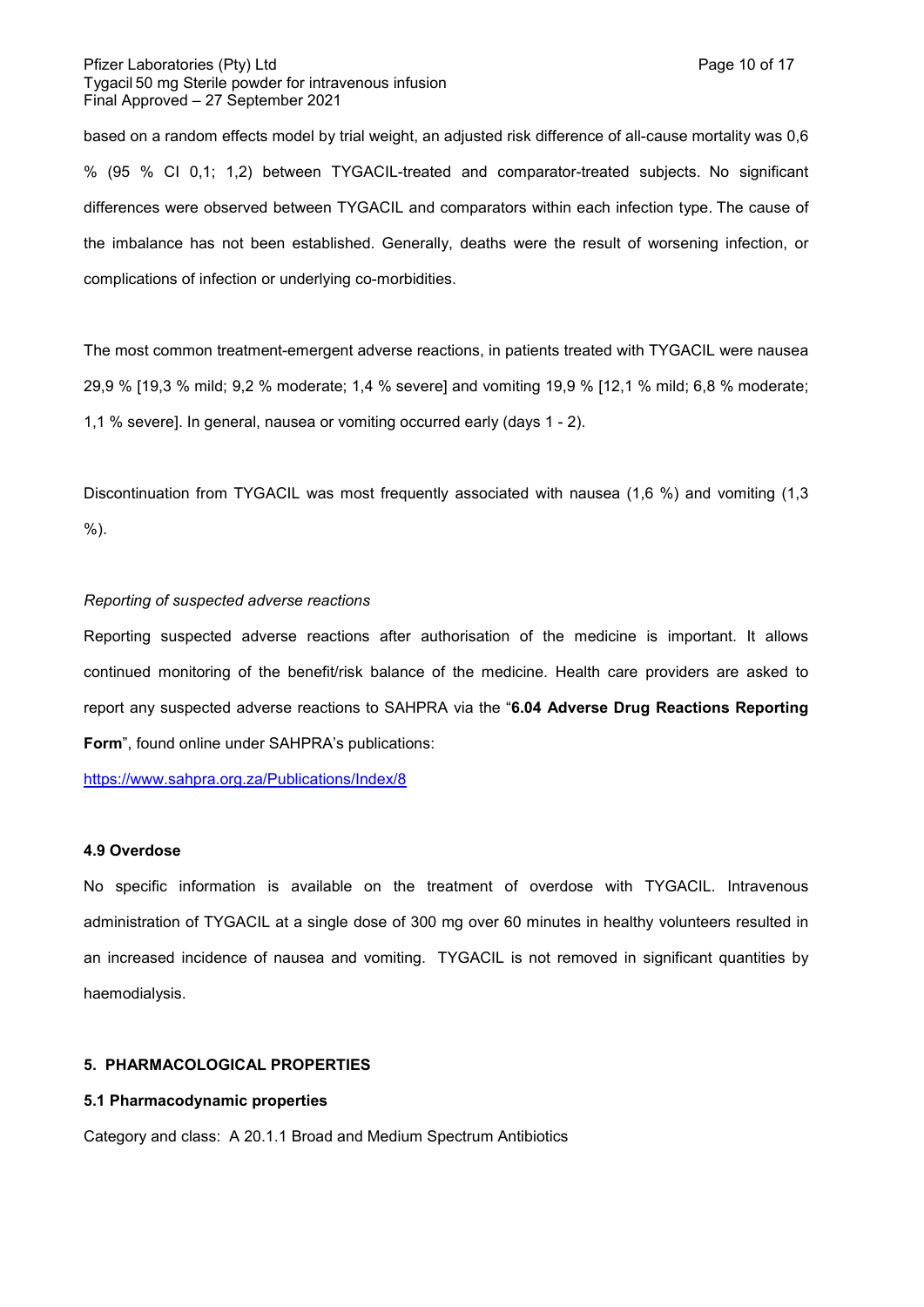## *Mechanism of action*

Tigecycline, a glycylcycline antibiotic, structurally related to the tetracycline, minocycline, inhibits protein translation in bacteria by binding to the 30S ribosomal subunit and blocking entry of amino-acyl tRNA molecules into the A site of the ribosome. This prevents incorporation of amino acid residues into elongating peptide chains. Tigecycline is considered to be bacteriostatic.

## *Resistant organisms*

# *Gram-negative aerobes*

*Pseudomonas aeruginosa*

# **5.2 Pharmacokinetic properties**

The mean pharmacokinetic parameters of tigecycline are summarised in Table 1.

Intravenous infusions of tigecycline should be administered over approximately 30 to 60 minutes.

|                                       | Single dose | Multiple dose <sup>c</sup> |
|---------------------------------------|-------------|----------------------------|
|                                       | 100 mg      | 50 mg every 12 hours       |
| $C_{\text{max}}$ (µg/mL) <sup>a</sup> | 1,45 (22 %) | 0,87(27%)                  |
| $C_{\text{max}}$ (µg/mL) <sup>b</sup> | 0,90(30%)   | 0,63(15%)                  |
| $AUC$ (µg $\cdot$ h/mL)               | 5,19 (36 %) | $\tilde{\phantom{a}}$      |
| $AUC_{0-24h}$ (µg $h/mL$ )            |             | 4,70 (36 %)                |
| $C_{min}$ (µg/mL)                     |             | 0,13(59%)                  |
| $t_{\frac{1}{2}}(h)$                  | 27,1 (53 %) | 42,4 (83 %)                |
| CL (L/h)                              | 21,8 (40 %) | 23,8 (33 %)                |
| $CLr$ (mL/min)                        | 38,0 (82 %) | 51,0 (58 %)                |
| $V_{ss} (L)$                          | 568 (43 %)  | 639 (48 %)                 |

Table 1. Mean (CV %) pharmacokinetic parameters of tigecycline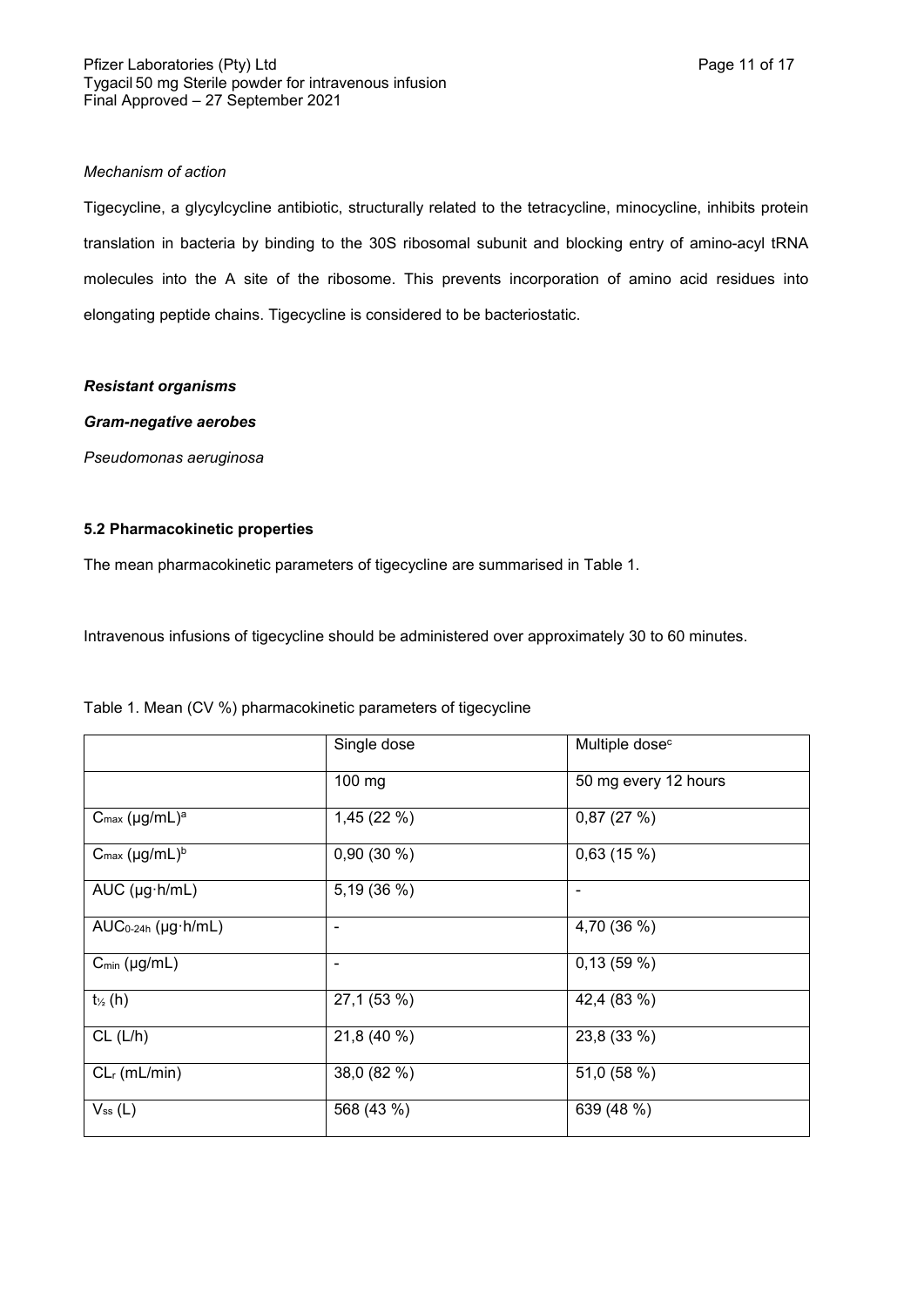<sup>a</sup> 30-minute infusion

<sup>b</sup> 60-minute infusion

<sup>c</sup> 100 mg initially, followed by 50 mg every 12 hours

#### *Distribution*

The *in vitro* plasma protein binding of tigecycline ranges from approximately 71 % to 89 % at concentrations observed in clinical studies (0,1 to 1,0  $\mu$ g/mL). Animal and human pharmacokinetic studies have demonstrated that tigecycline readily distributes to tissues. In rats receiving single or multiple doses of <sup>14</sup>C-tigecycline, radioactivity was well distributed to most tissues, with the highest overall exposure observed in bone, bone marrow, thyroid gland, kidney, spleen, and salivary gland. In humans, the steady-state volume of distribution of tigecycline averaged 500 to 700 L (7 to 9 L/kg), indicating tigecycline is extensively distributed beyond the plasma volume and into the tissues of humans.

Two studies examined the steady-state pharmacokinetic profile of tigecycline in specific tissues or fluids of healthy subjects receiving tigecycline 100 mg loading dose followed by six 50 mg doses every 12 hours. In a bronchoalveolar lavage study, samples were collected by standardised bronchoscopy at 2, 3, 4, 6, 12 and 24 hours after administration of the last dose. The tigecycline AUC<sub>0-12h</sub> (134 µg·h/mL) in alveolar cells was approximately 77,5-fold higher than the  $AUC_{0-12h}$  in the serum of these subjects, and the AUC<sub>0-12h</sub> (2,28  $\mu$ g·h/mL) in epithelial lining fluid was approximately 32 % higher than the AUC<sub>0-12h</sub> in serum. In a skin blister study, blood and blister samples were collected at 0,5, 1, 2, 3, 4, 6, 8, 12 and 24 hours after the last dose. The AUC<sub>0-12h</sub> (1,61  $\mu$ q·hr/mL) of tigecycline in skin blister fluid was approximately 26 % lower than the  $AUC_{0-12h}$  in the serum of these subjects.

In a single-dose study, tigecycline 100 mg was administered to subjects prior to undergoing elective surgery or medical procedure for tissue extraction. Tissue concentrations at 4 hours after tigecycline administration were measured in the following tissue and fluid samples: gallbladder, lung, colon, synovial fluid, and bone. Tigecycline attained higher concentrations in tissues versus serum in gallbladder (38-fold, n=6), lung (3,7-fold, n=5), and colon (2,3-fold, n=6). The concentration of tigecycline in these tissues after multiple doses has not been studied.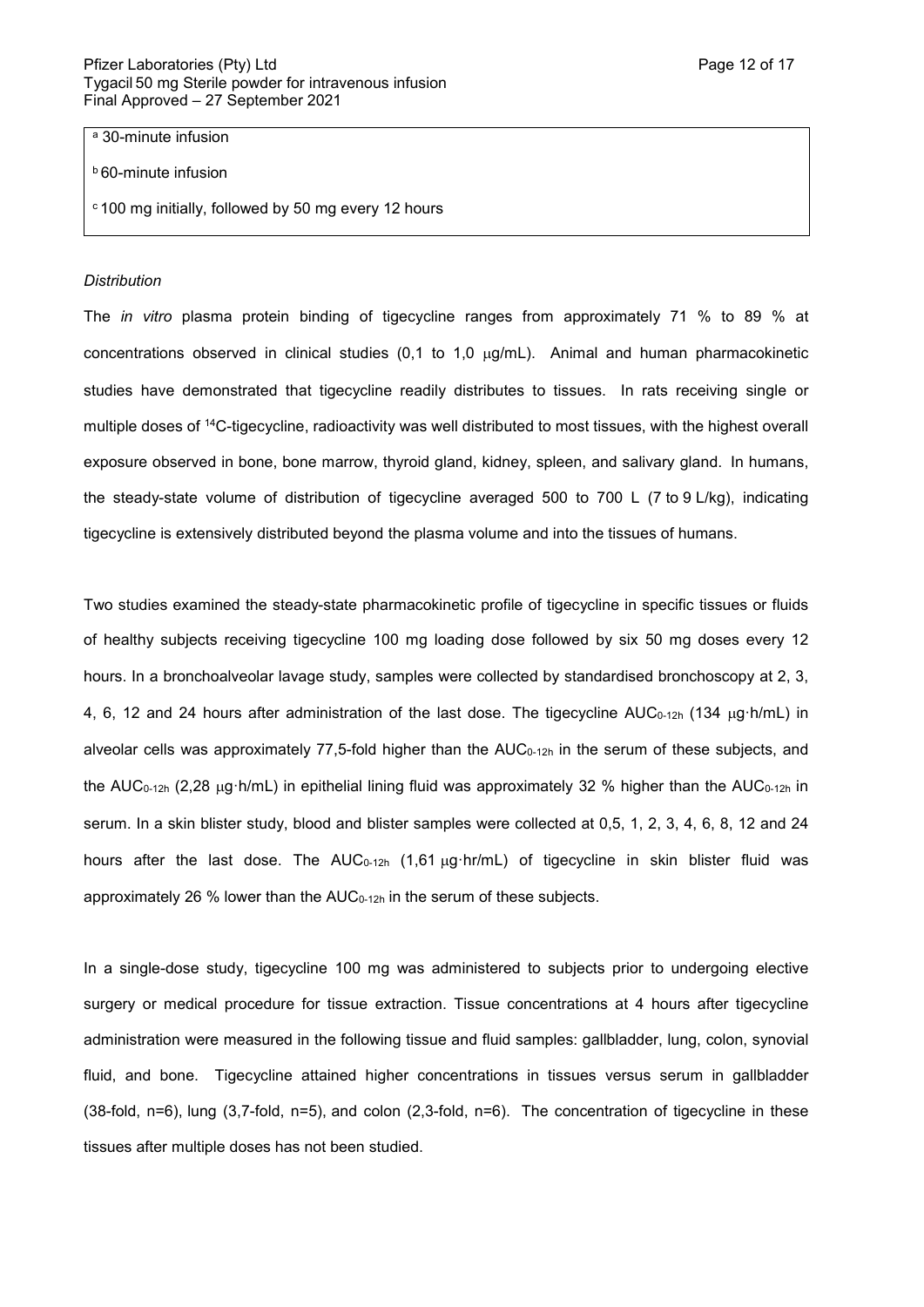Tigecycline is not extensively metabolised. *In vitro* studies with tigecycline using human liver microsomes, liver slices, and hepatocytes led to the formation of only trace amounts of metabolites. In healthy male volunteers, receiving <sup>14</sup>C-tigecycline, tigecycline was the primary <sup>14</sup>C-labeled material recovered in urine and faeces, but a glucuronide, an N-acetyl metabolite and a tigecycline epimer (each at no more than 10 % of the administered dose) were also present.

#### *Elimination*

The recovery of total radioactivity in faeces and urine following administration of <sup>14</sup>C-tigecycline indicates that 59 % of the dose is eliminated by biliary/faecal excretion, and 33 % is excreted in urine. Overall, the primary route of elimination for tigecycline is biliary excretion of unchanged tigecycline. Glucuronidation and renal excretion of unchanged tigecycline are secondary routes.

Tigecycline is a substrate of P-gp based on an *in vitro* study using a cell line overexpressing P-gp. The potential contribution of P-gp-mediated transport to the *in vivo* disposition of tigecycline is not known.

#### **Special populations**

#### *Hepatic insufficiency*

In a study comparing 10 patients with mild hepatic impairment (Child Pugh A), 10 patients with moderate hepatic impairment (Child Pugh B), and 5 patients with severe hepatic impairment (Child Pugh C) to 23 age- and weight-matched healthy control subjects, the single-dose pharmacokinetic disposition of tigecycline was not altered in patients with mild hepatic impairment. However, systemic clearance of tigecycline was reduced by 25 %, and the half-life of tigecycline was prolonged by 23 % in patients with moderate hepatic impairment (Child Pugh B). In addition, systemic clearance of tigecycline was reduced by 55 %, and the half-life of tigecycline was prolonged by 43 % in patients with severe hepatic impairment (Child Pugh C).

Based on the pharmacokinetic profile of tigecycline, no dosage adjustment is warranted in patients with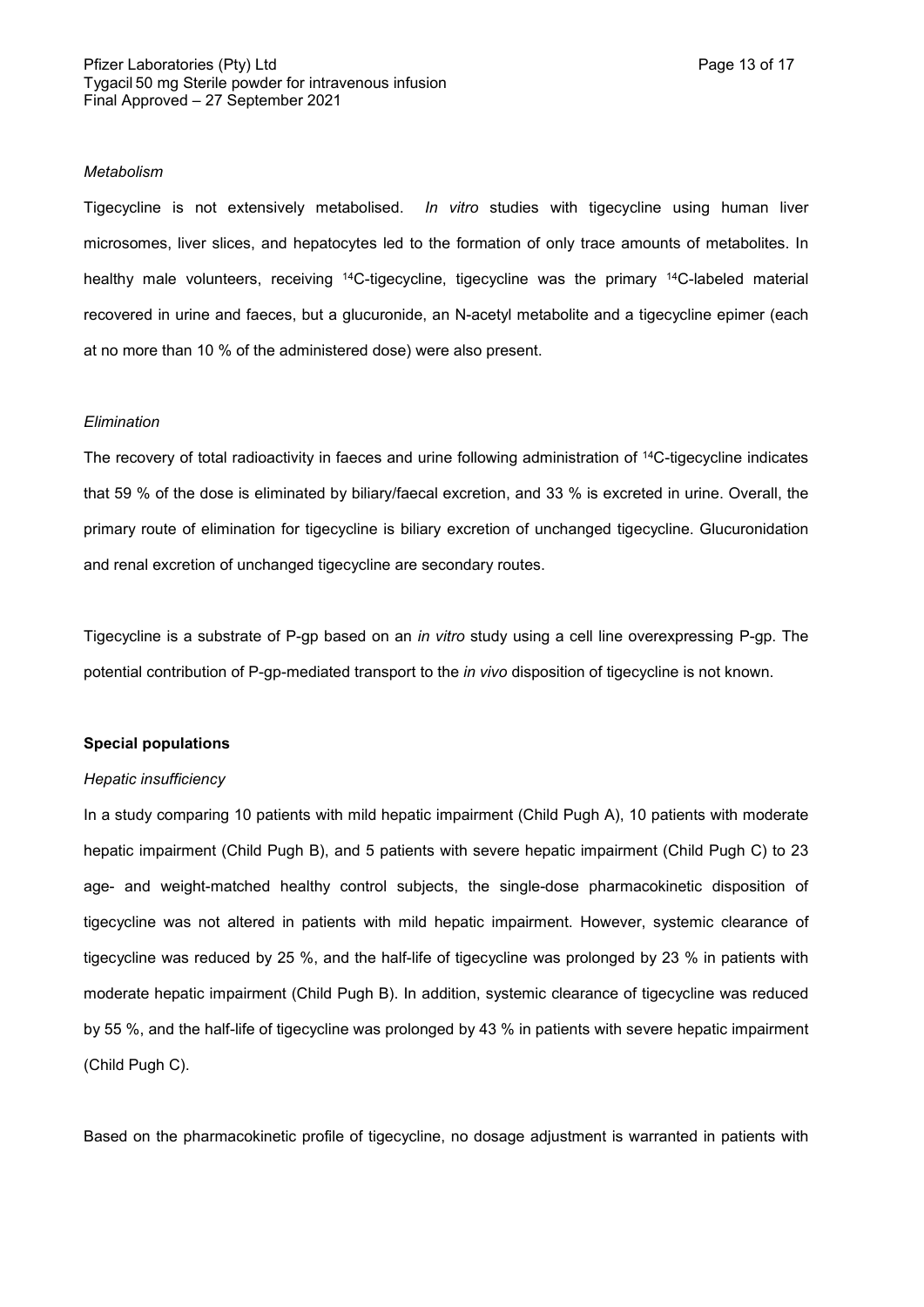## Pfizer Laboratories (Pty) Ltd **Page 14 of 17** and Page 14 of 17 Tygacil 50 mg Sterile powder for intravenous infusion Final Approved – 27 September 2021

mild to moderate hepatic impairment (Child Pugh A and Child Pugh B). However, in patients with severe hepatic impairment (Child Pugh C), the dose of tigecycline should be reduced to 100 mg followed by 25 mg every 12 hours. Patients with severe hepatic impairment (Child Pugh C) should be treated with caution and monitored for treatment response (see section 4.2, *Use in patients with hepatic impairment*).

## *Renal insufficiency*

A single-dose study compared 6 subjects with severe renal impairment (creatinine clearance CrCl ≤ 30 mL/min), 4 end stage renal disease patients receiving tigecycline 2 hours before haemodialysis, 4 end stage renal disease patients receiving tigecycline after haemodialysis, and 6 healthy control subjects. The pharmacokinetic profile of tigecycline was not altered in any of the renally impaired patient groups, nor was tigecycline removed by haemodialysis. No dosage adjustment of tigecycline is necessary in patients with renal impairment or in patients undergoing haemodialysis (see section 4.2, *Use in patients with renal impairment*).

## *Elderly*

No overall differences in pharmacokinetics were observed between healthy elderly subjects and younger subjects receiving a single, 100 mg dose of tigecycline. Therefore, no dosage adjustment is necessary based on age (see section 4.4, *Use in the elderly*).

#### **6 PHARMACEUTICAL PARTICULARS**

**6.1 List of excipients** Lactose monohydrate Sodium hydroxide for pH adjustment Hydrochloric acid for pH adjustment

## **6.2 Incompatibilities**

The following medicines should not be administered simultaneously through the same line as TYGACIL: amphotericin B, amphotericin B lipid complex, diazepam, esomeprazole and omeprazole.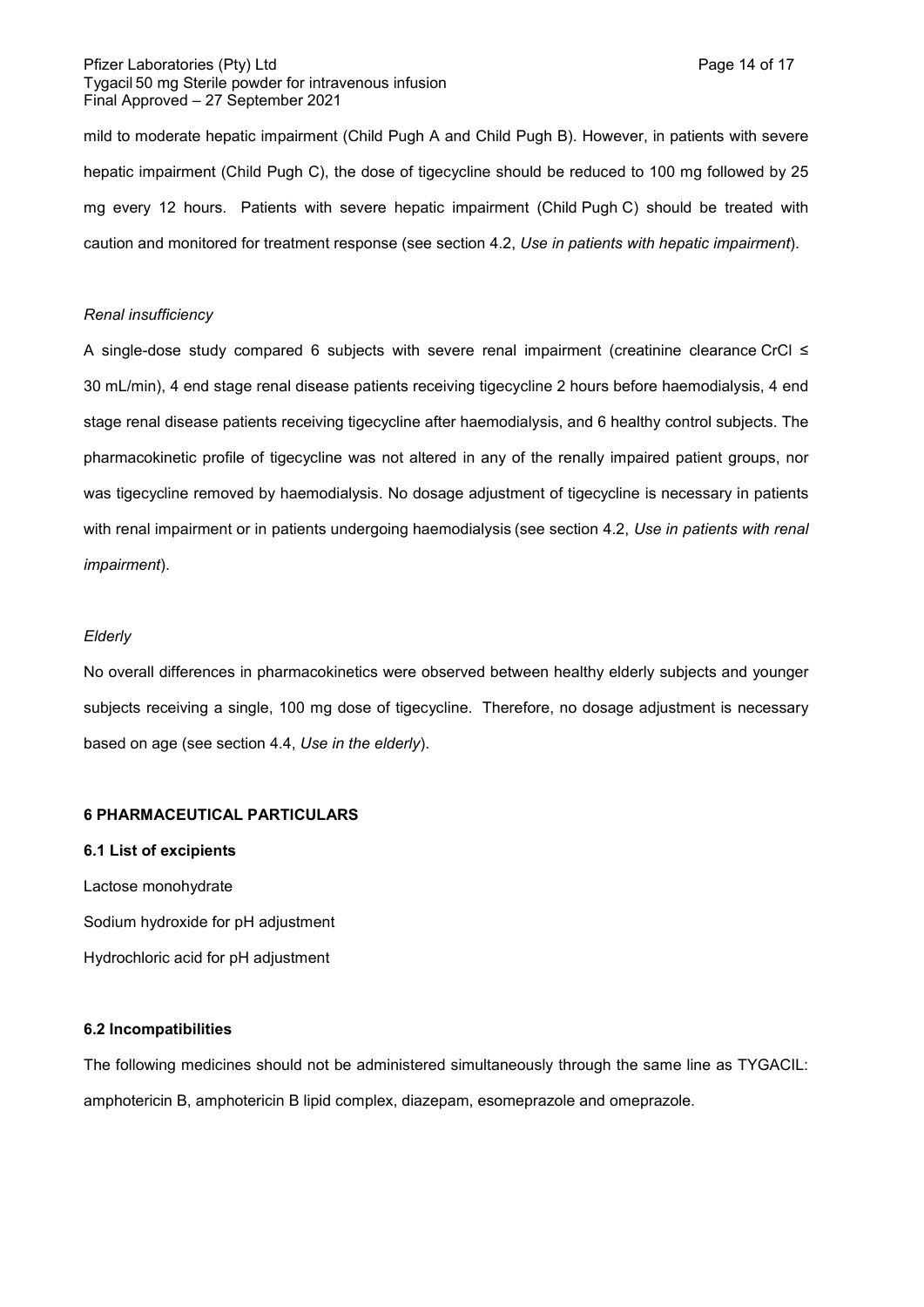#### **6.3 Shelf life**

24 months

#### **6.4 Special precautions for storage**

TYGACIL should be stored at or below 20  $\degree$ C to 25  $\degree$ C prior to reconstitution. Once reconstituted in the IV bag. TYGACIL may be stored at room temperature (not to exceed 25  $\degree$ C) for up to 24 hours (up to 6 hours in the vial and the remaining time in the IV bag). Alternatively, TYGACIL mixed with 0,9 % Sodium Chloride Injection USP or 5 % Dextrose Injection USP, may be stored refrigerated at 2 °C to 8 °C for up to 48 hours following immediate transfer of the reconstituted solution into the IV bag.

If the storage conditions exceed 25  $\degree$ C after reconstitution, TYGACIL should be used immediately. Reconstituted solution must be transferred and further diluted for IV infusion.

#### **6.5 Nature and contents of the pack**

TYGACIL is packaged in Type I clear glass vials fitted with grey butyl rubber stoppers and snap-off aluminium crimp seals.

TYGACIL is supplied in a cardboard unit carton containing 10 vials. Each single-dose, 5 mL glass vial contains 50 mg lyophilised powder for infusion.

## **6.6 Special precautions for disposal and handling**

Compatible intravenous solutions include 0,9 % Sodium Chloride Injection USP, 5 % Dextrose Injection USP and Lactated Ringer's Injection USP.

TYGACIL is compatible with the following medicines or diluents when used with either 0,9 % Sodium Chloride Injection USP or 5 % Dextrose Injection USP and administered simultaneously through the same line: amikacin, dobutamine, dopamine HCl, gentamicin, haloperidol, Lactated Ringer's, lidocaine HCl, metoclopramide, morphine, noradrenaline, piperacillin/tazobactam (EDTA formulation) potassium chloride, propofol, ranitidine HCl, theophylline and tobramycin.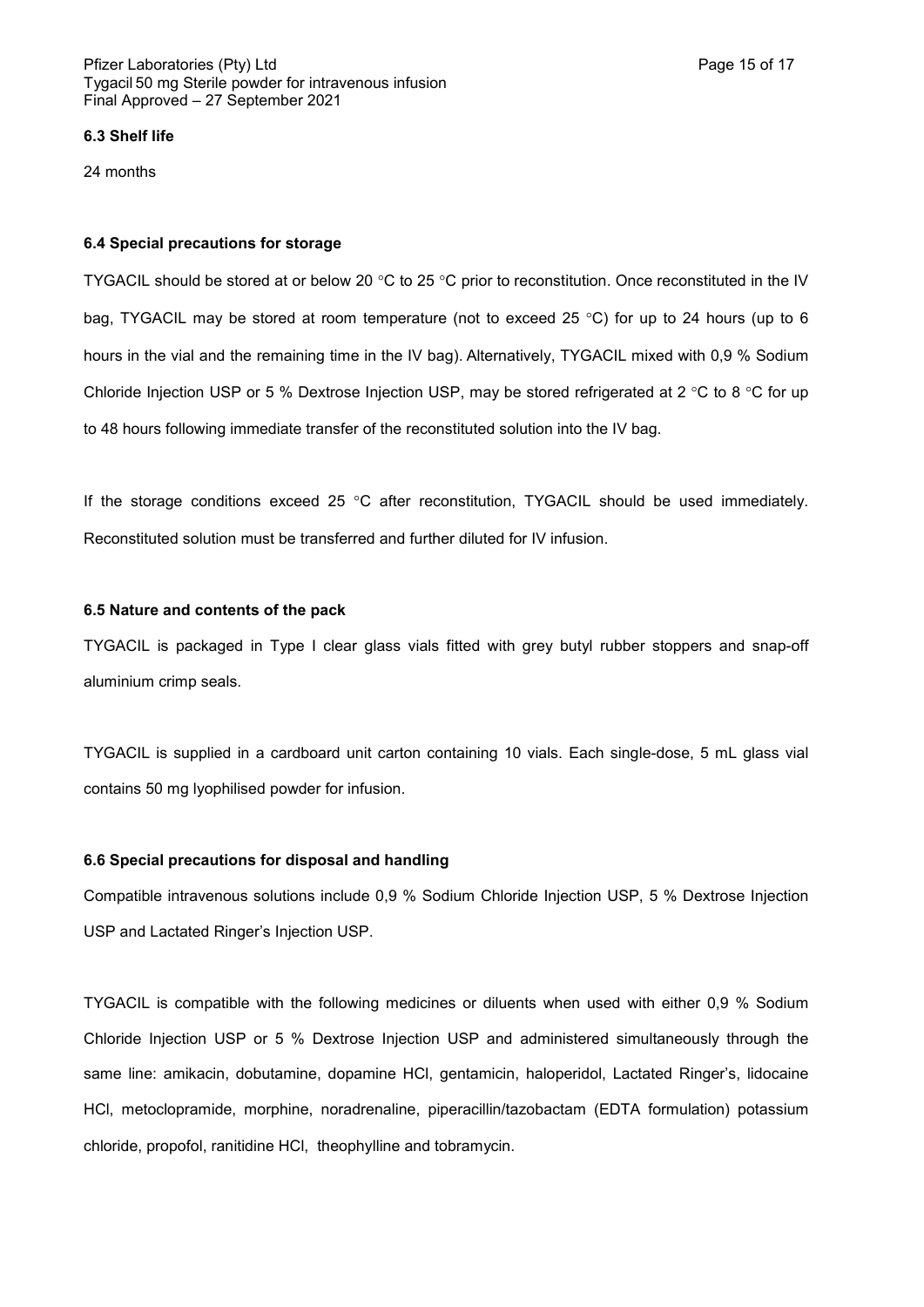The lyophilised powder should be reconstituted with 5,3 mL of 0,9 % Sodium Chloride Injection USP, or 5 % Dextrose Injection USP or Lactated Ringer's Injection USP to achieve a concentration of 10 mg/mL of TYGACIL. The vial should be gently swirled until the medicine dissolves. Thereafter, 5 mL of the reconstituted solution should be immediately withdrawn from the vial and added to a 100 mL IV bag for infusion. For a 100 mg dose, reconstitute using two vials into a 100 mL IV bag. (Note: The vial contains a 6 % overage. Thus, 5 mL of reconstituted solution is equivalent to 50 mg of the medicine). The reconstituted solution should be yellow to orange in colour; if not, the solution should be discarded. Parenteral medicine products should be inspected visually for particulate matter and discolouration (e.g., green or black) prior to administration whenever solution and container permit. Once reconstituted TYGACIL may be stored at room temperature (not to exceed 25 ºC) for up to 24 hours (up to 6 hours in the vial and the remaining time in the IV bag). Alternatively, TYGACIL mixed with 0,9 % Sodium Chloride Injection USP or 5 % Dextrose Injection USP, may be stored refrigerated at 2 °C – 8 °C for up to 48 hours following immediate transfer of the reconstituted solution into the IV bag.

TYGACIL may be administered intravenously through a dedicated line through a Y-site. If the same intravenous line is used for sequential infusion of several medicines, the line should be flushed before and after infusion of TYGACIL with either 0,9 % Sodium Chloride Injection USP, or 5 % Dextrose Injection USP. Injection should be made with an infusion solution compatible with TYGACIL and with any other medicine(s) administered via this common line.

#### **7. HOLDER OF CERTIFICATE OF REGISTRATION**

Pfizer Laboratories (Pty) Ltd 85 Bute Lane Sandton, 2196 South Africa Tel: +27(0)11 320 6000 / 0860 734 937 (Toll-free South Africa)